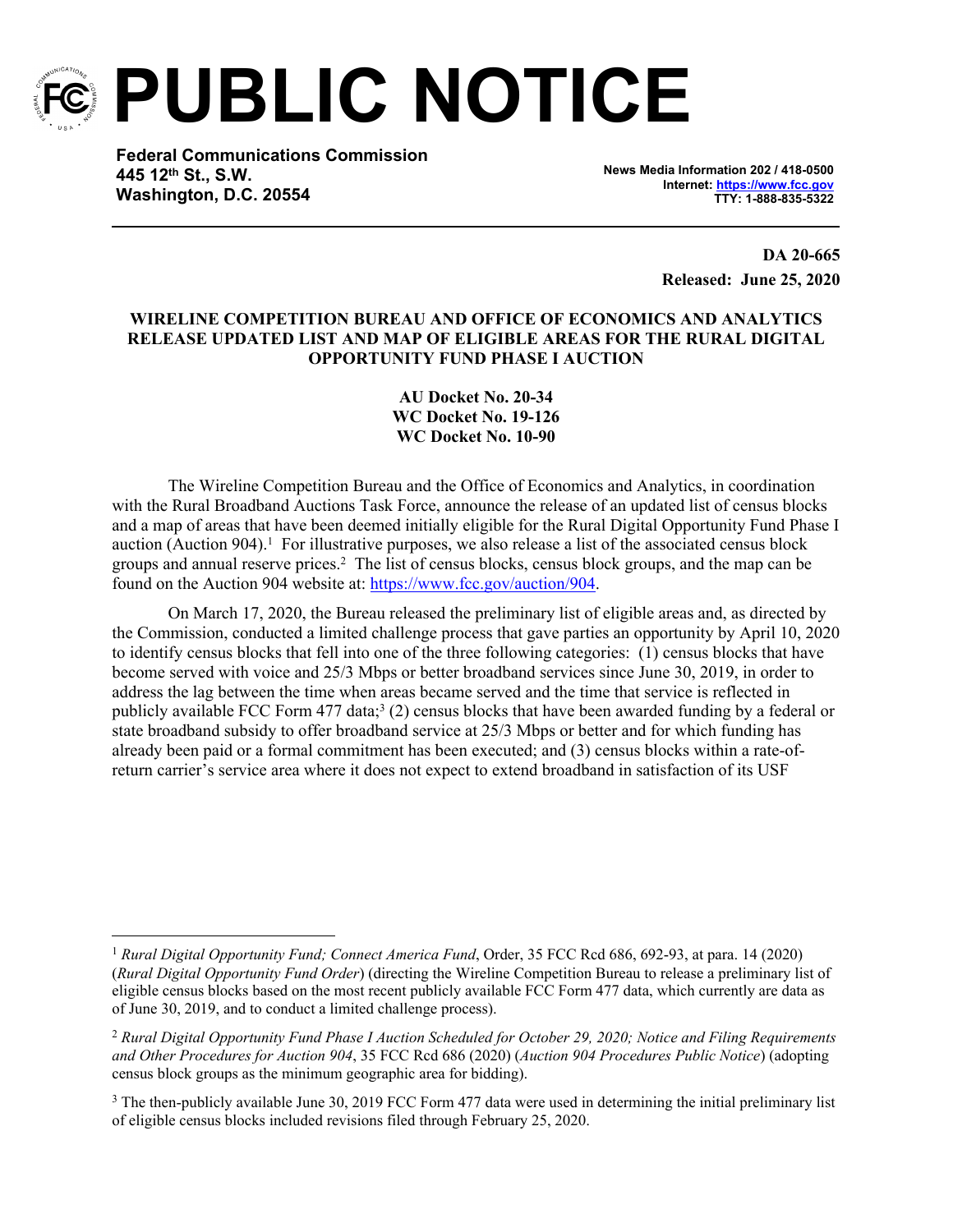deployment obligations.<sup>4</sup>

*FCC Form 477 Filers*. The majority of challenges were submitted by FCC Form 477 filers identifying census blocks that became served with voice and 25/3 Mbps or better broadband service since June 30, 2019. These challenges were generally accepted, with limited exceptions discussed below, and are reflected in the updated eligible areas list. Commission staff verified that the census blocks challengers identified as served, as of December 31, 2019, were included in the challenger's December 2019 FCC Form 477 filing and confirmed that each provider reported voice subscribers for that state. We removed these blocks from the eligible areas list.<sup>5</sup> Census blocks identified as served in 2020, and thus not reflected in the December 2019 filing, were generally accepted as served if the challenger reported voice subscriptions in the state in the December 2019 filing.<sup>6</sup>

However, 38 challengers claimed that they had deployed broadband or voice service after June 2019 but reported no voice subscribers on their certified December 2019 FCC Form 477 subscription data. Since we are unable to verify that these challengers are providing voice service based upon their certified data, we did not exclude those blocks from the updated eligible areas list.

*Federal and State Broadband Subsidies*. Challenges filed by states and broadband providers identifying census blocks receiving federal or state broadband grants were generally removed from the eligible areas list after Commission staff verified that the grant recipient had a binding commitment to provide 25/3 Mbps or better broadband. As directed by the Commission, the Bureau will continue to consult with the U.S. Department of Agriculture's Rural Utilities Service (RUS) prior to publication of the final eligible areas and will exclude the portions of any census blocks from eligibility for the Rural Digital Opportunity Fund Phase I auction that are overlapped by a ReConnect grant awardee as of a certain date.<sup>7</sup> The updated list published today excludes areas that were awarded ReConnect Round 1 grants and grant/loan combinations as identified by a shapefile provided to the Commission by RUS; as such, we did not make any adjustments based on challenges filed by parties alleging census blocks were part of an RUS ReConnect award.<sup>8</sup> When we publish the final eligible areas, we will not exclude from eligibility census blocks and portions of census blocks for which a ReConnect awardee has received or

<sup>4</sup>  *Wireline Competition Bureau Releases Preliminary List of and Map of Eligible Areas for the Rural Digital Opportunity Fund Auction*, 35 FCC Rcd 2685 (2020) (*Auction 904 Preliminary Eligible Areas Public Notice*). On April 3, 2020, Red Spectrum filed a motion for an extension of the deadline to file challenges. Red Spectrum, *Motion for Extension of Time Within Which to Submit Comments*, WC Docket Nos. 19-126 & 10-90, AU Docket No. 20-34 (Apr. 3, 2020). On April 9, 2020, Red Spectrum filed a request to withdraw its motion for an extension, indicating that it would pursue participation in Auction 904. Red Spectrum, *Request to Withdraw Motion for Extension of Time Within Which to File Comments*, WC Docket Nos. 19-126 & 10-90, AU Docket No. 20-34 (Apr. 9, 2020). We grant its request to withdraw and dismiss Red Spectrum's motion as moot.

<sup>&</sup>lt;sup>5</sup> Several challengers said they were correcting FCC Form 477 June 2019 or earlier filings. To the extent they were reporting additional census blocks to be removed from the eligible areas list, Commission staff verified these census blocks were included in their FCC Form 477 December filing.

<sup>&</sup>lt;sup>6</sup> Auction 904 excludes those census blocks where a terrestrial provider offers voice and 25/3 Mbps broadband service. The Commission defined an unsubsidized competitor as a "facilities-based provider of residential terrestrial fixed voice and broadband service that does not receive high-cost support." *Connect America Fund et al.*, Report and Order and Further Notice of Proposed Rulemaking, 26 FCC Rcd 17663, 17701, para. 103 (2011), *aff'd sub nom. In re FCC 11-161*, 753 F.3d 1015 (10th Cir. 2014).; *see also* 47 CFR § 54.5 (defining "unsubsidized competitor"). Whether or not a broadband provider offers voice is based on FCC Form 477 subscription data and determined at the state level. *Rural Digital Opportunity Fund Order*, 33 FCC Rcd at 692, para. 13 & n.30.

<sup>7</sup> *Rural Digital Opportunity Fund Order*, 35 FCC Rcd at 692 n.31; *see also*, U.S. Department of Agriculture, ReConnect Loan and Grant Program, <https://www.usda.gov/reconnect>.

<sup>&</sup>lt;sup>8</sup> Challenges were filed by: Ben Lomand Connect; Cross Cable Television, L.L.C.; Polar Communications Mutual Aid Corporation; Thacker-Grigsby Telephone Company, Inc.; and TruVista Communications, Inc.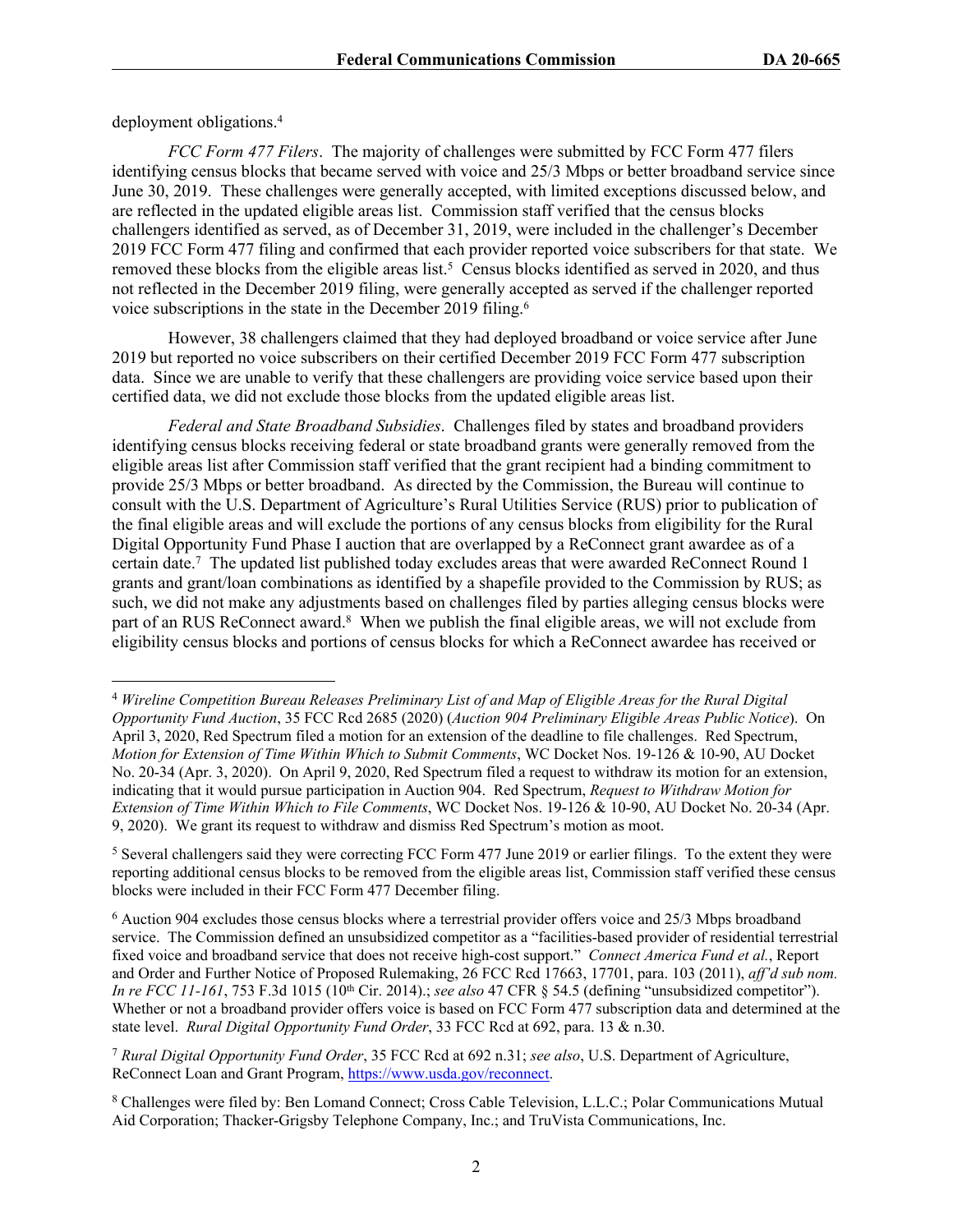will receive a 100% loan, rather than a grant or a grant/loan combination. The updated list of eligible areas we release today includes census blocks and portions of census blocks that were awarded 100% loans in ReConnect Round 1, which had not been included in the preliminary eligible areas list.

*Frontier Communications Corporation's Form 477 and State Subsidy Challenges*. First, we deny Frontier Communications Corporation's (Frontier) Form 477 challenge. Frontier filed a Form 477 challenge for 16,987 blocks where it claims that it provides service of 25/3 Mbps or better broadband service.<sup>9</sup>

Commenters argued that Frontier's challenges overstate its coverage and represent implausible deployment during a time of financial distress for the company.<sup>10</sup> For example, NRECA and WISPA point out that Frontier itself, in a January 15, 2020 letter, "informed the Commission that 'it may not have met the CAF Phase II eighty percent interim deployment milestone in Arizona, California, Illinois, Iowa, Minnesota, New Mexico, New York, Ohio, Oregon, Utah, Washington, Wisconsin, and West Virginia.'"<sup>11</sup> Smith Bagley did research on Frontier's challenges to areas in New Mexico and Arizona (with a focus on Shiprock, New Mexico, and Lukachuchai, Arizona), both online and in discussion with Frontier customer service representatives, suggesting that Frontier did not offer 25/3 Mbps or better broadband in approximately 1,300 census blocks included in the challenge.<sup>12</sup> Buckeye Hills Regional Council did a 37-county study in southern and eastern Ohio, finding that Frontier had exclusively reported deployments of 10/1 Mbps to the Universal Service Administrative Company despite claiming higher speeds during the challenge.<sup>13</sup>

On May 1, Frontier explained that its list of 16,987 census blocks does not reflect new builds since June 2019, but rather more accurate reporting on the fastest speeds that are available in certain blocks.<sup>14</sup> On June 18, 2020, Frontier indicated that "upon additional review" it was revising its challenge to exclude "491 census blocks that were included in its April 10th filing in error" and include "371 census blocks that should have been included in that original challenge."<sup>15</sup> On May 26, Frontier responded to other arguments including those of Smith Bagley, largely dismissing its arguments and arguing that

<sup>12</sup> SBI Comments at 2-4.

<sup>&</sup>lt;sup>9</sup> Frontier Comments at Appx. 1. Frontier also filed a supplement to its challenge, noting certain census blocks that were included in error and other census blocks that were left out of its original challenge filing. Letter from Diana Eisner, Director, Federal Regulatory, Frontier Communications, to Marlene H. Dortch, Secretary, FCC, WC Docket No. 19-126 at 1 (filed June 18, 2020) (Frontier Challenge Supplement).

<sup>&</sup>lt;sup>10</sup> See NRECA and WISPA Joint Comments at 1-2 (stating that "[w]e find it difficult to believe that Frontier was able to provide voice and 25/3 Mbps service in each of these 16,000 census blocks in just eight months, and question how this is possible. . . ."); NTCA Comments at 2 (agreeing with WISPA and NRECA it is hard to believe that Frontier deployed to 16,000 locations in a short period of time); Buckeye Hills Regional Council Comments at 1-2 (stating that "Frontier . . . demonstrates a clear strategy of de minimis deployments in which just one or two households in a large rural census block are served" "leaving 80-95% of households stranded"); Conexon Comments (arguing that it finds "Frontier's challenges to be uneven, odd, and almost incomprehensible"); SBI Comments at 1 (finding that "[it is almost] impossible to believe [Frontier's claim], SBI set out to see whether Frontier offers 25/3 Mbps service in the challenged census blocks that are within or overlap SBI's service area in Arizona and New Mexico.").

<sup>&</sup>lt;sup>11</sup> NRECA and WISPA Joint Comments at 2 (quoting Letter from AJ Burton, Vice President, Federal Regulatory, Frontier Communications, to Marlene H. Dortch, Secretary, FCC, WC Docket No. 10-90 (filed Jan. 15, 2020)).

<sup>13</sup> Buckeye Hills Regional Council Comments at 1, 10-12.

<sup>&</sup>lt;sup>14</sup> Letter from AJ Burton, Vice President, Federal Regulatory, Frontier Communications, to Marlene H. Dortch, Secretary, FCC, WC Docket No. 19-126 (filed May 1, 2020).

<sup>15</sup> Frontier Challenge Supplement at 1.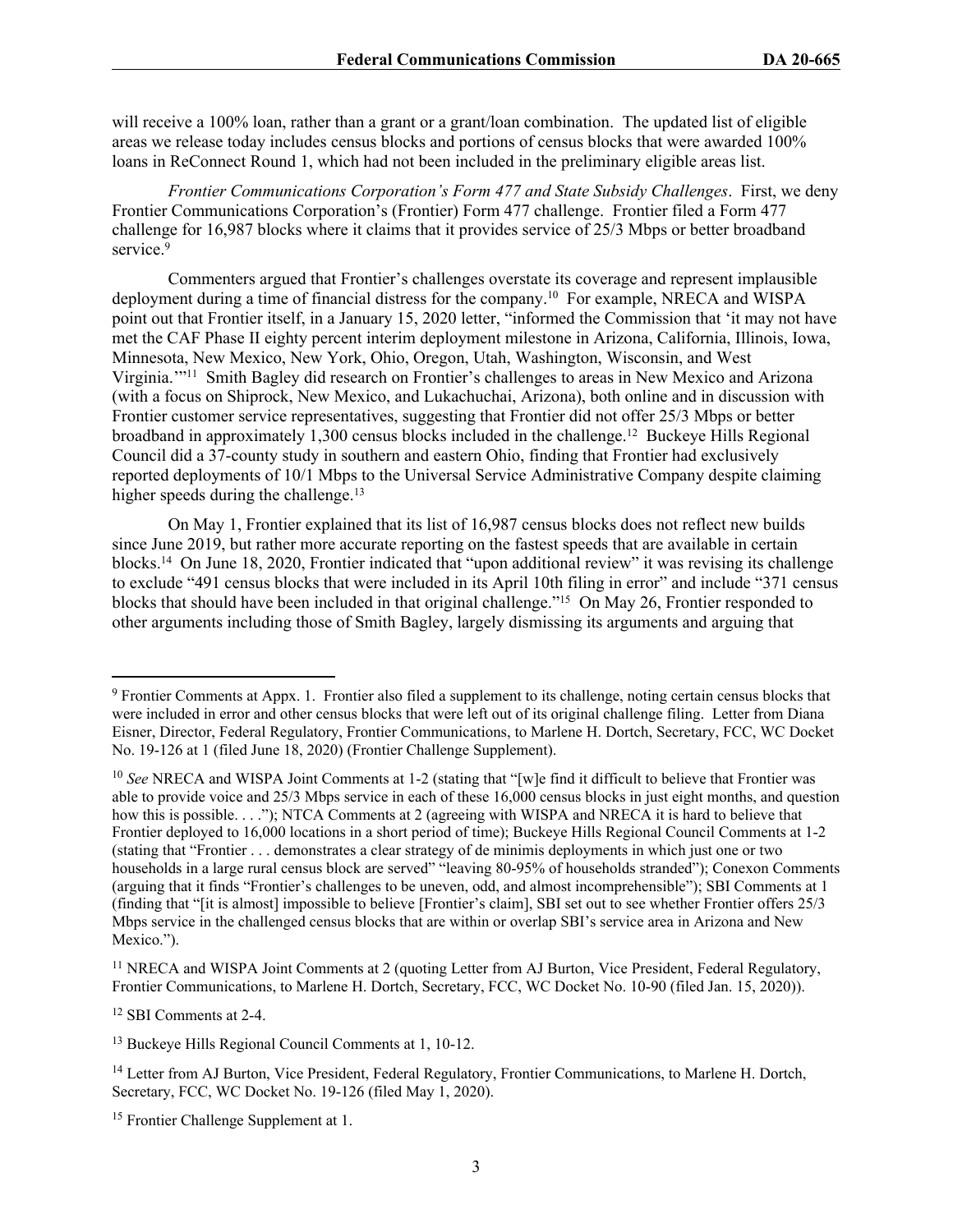online research and discussions with customer service representatives lack probative value.<sup>16</sup> Nonetheless, Frontier wrote that it would "welcome the inclusion into the RDOF auction the challenged census blocks where Frontier provides service at speeds of 25/3 Mbps and greater."<sup>17</sup> Given the numerous and significant concerns in the record regarding the validity of Frontier's filing, including its own admission that it had misfiled its June 2019 data and then misfiled (again) the data for its challenge, and inconsistent explanations for its challenge, we conclude that taken together there is a pervasive lack of credibility and accordingly deny Frontier's challenge regarding its deployment and decline to exclude those blocks from consideration for eligibility.

Second, we partially deny Frontier's state subsidy challenge. Frontier filed challenges for 6,230 census blocks that it claimed were subsidized by state broadband programs.<sup>18</sup> Frontier based its challenge upon its own search of state broadband program websites, and, in at least one case, Frontier derived the census blocks on its own using street addresses and a commercially available database.<sup>19</sup> Frontier subsequently clarified that—of the states included in its challenge—Frontier itself was subsidized in only the blocks in New York, which we remove from the eligible areas list. For the remainder of the blocks listed by Frontier, in which it is not a recipient of state funding, absent filings by either the funding recipients or the subsidizing state itself to confirm that the particular census blocks that Frontier claims are subsidized are actually subsidized, we decline to exclude the blocks from consideration for eligibility.<sup>20</sup>

*FDF Communication's FCC Form 477 Challenge*. We deny FDF Communication d/b/a BPS Networks' (FDF) Form 477 challenge in Missouri and Arkansas. FDF filed a Form 477 challenge for 1,664 blocks in Missouri, and 577 blocks in Arkansas<sup>21</sup> claiming that voice was now available for these blocks through BPS Networks (BPS).<sup>22</sup> The Missouri Attorney General filed comments in response to FDF's challenge arguing, among other things, that FDF did not advertise voice until FDF filed its challenge.<sup>23</sup> FDF responded, claiming that its voice service in Missouri is new due to a "lack of demand," not because it was unable to offer the service.<sup>24</sup> Similarly, FDF also stated that in Arkansas it does not

<sup>17</sup> *Id.*

<sup>18</sup> Frontier included state subsidy grants not belonging to Frontier in the following states: Arizona, Indiana, Iowa, Minnesota, North Carolina, and Wisconsin. However, for Wisconsin, Frontier did not provide the census blocks. Frontier Comments at 1-2, Appx. 2.

<sup>19</sup> *Id.* Frontier provided state funded grants census blocks by running "addresses through Pitney Bowes Geocoding software to identify the census blocks."

<sup>20</sup> We similarly decline to exclude blocks identified by Lingo Networks, LLC that it claimed were subsidized by the Appalachian Regional Commission in which Lingo is not the recipient of funding absent filings by either the funding recipient or the subsidizing entity itself. Lingo Networks, LLC Subsidized Census Blocks Comments at 1.

<sup>21</sup> FDF Communication d/b/a BPS Networks Comments.

<sup>22</sup> Letter from Lisa Winberry, Manager and Secretary, FDF Communication d/b/a BPS Networks, to Marlene H. Dortch, Secretary, FCC, WC Docket No. 19-126 at 2-3 (filed May 6, 2020) (FDF Response).

<sup>23</sup> Missouri Attorney General Comments at 2; *see also* Joint Comments of SEMO Electric Cooperative, GoSEMO, LLC, Pemiscot-Dunklin Electric Cooperative, Inc., PD Fiber, LLC and Mississippi County Electric Cooperative, Inc Rural Arkansas Electric Cooperative Comments at 1-2 (stating that "BPS deliberately misrepresented the broadband and voice services offered by the Company in an attempt to keep approximately \$100 million of RDOF Phase I subsidies away from its competitors . . . ."); City of Puxico Comments at 1-2 (agreeing with Joint Comments that the Commission should deny BPS's challenge and investigate its claims); Holloway Distributing Inc. Comments at 2 (supporting Joint Commenters that that BPS's challenge makes claims "in order to block other companies . . . from [obtaining] these federal subsidies."); Missouri Farm Bureau Federation Comments at 1 (disagreeing with BPS's challenge filing that the "challenge cannot be accepted at face-value and [must be investigated]").

<sup>&</sup>lt;sup>16</sup> Letter from AJ Burton, Vice President, Federal Regulatory, Frontier Communications, to Marlene H. Dortch, Secretary, FCC, WC Docket No. 19-126 (filed May 26, 2020).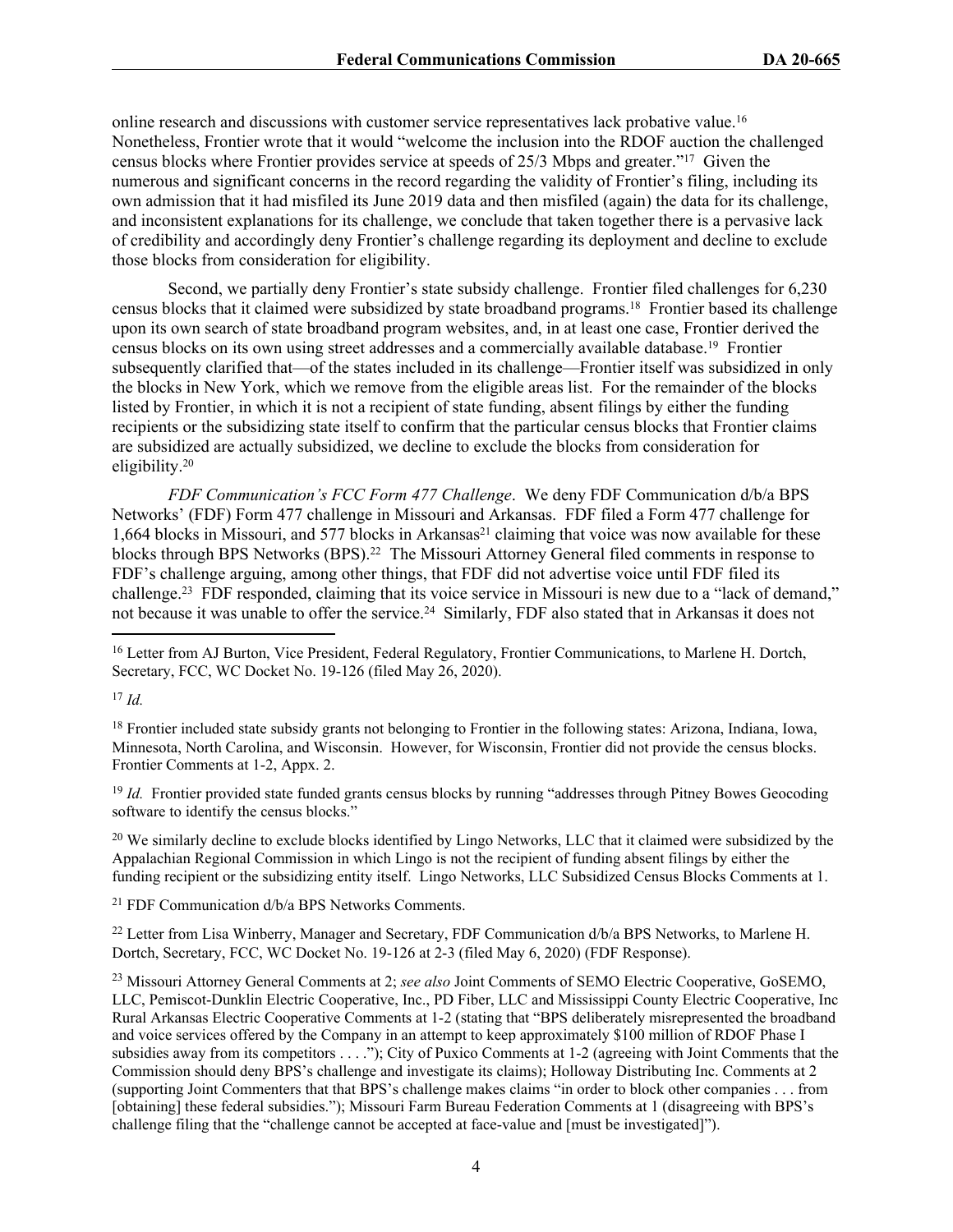have any customers "requesting or subscribing to voice."<sup>25</sup> Accordingly, we deny FDF's Form 477 challenge in Missouri as it did not report voice subscribers in 2019 in Missouri and we will not remove 1,664 blocks in Missouri based upon BPS, the incumbent LEC located in a different part of the state, having voice subscribers elsewhere. We also deny FDF's Form 477 challenge in Arkansas because no voice subscribers were reported on its December 2019 Form 477 filing in Arkansas.

*Other Challenges.* First, we deny Arrowhead Electric Cooperative Inc.'s (Arrowhead) late-filed challenge. Arrowhead filed a corrected Form 477 filing for June 2019 and December 2019 on April 20, 2020—10 days after challenges were due—and it did not file a challenge until May 28, 2020—48 days after challenges were due.<sup>26</sup> We deny Arrowhead's belated challenge as untimely.

Second, Inland Telephone Company seeks to exclude 19 census blocks from the auction that are adjacent to its service area and which Inland Telephone asserts are served by a private communications firm with broadband service in excess of 25/3 Mbps based only upon the "personal knowledge" of its officer.<sup>27</sup> Absent filings by the provider demonstrating that it actually offers service in these blocks, we decline to exclude the census blocks included in Inland Telephone's challenge.

Third, Northwest Fiber seeks to exclude from eligibility areas it intends to deploy in satisfaction of a merger commitment made to the Montana Public Service Commission (Montana PSC). In the *Rural Digital Opportunity Fund Order*, the Commission did not indicate that areas would be excluded from Auction 904 based upon merger commitments and Northwest Fiber has failed to file a waiver of our rules. What is more, Northwest Fiber does not demonstrate that it has made a binding commitment, enforceable by the Montana PSC, to deploy to the 44 particular blocks it identified. Accordingly, we deny Northwest Fiber's challenge.

Fourth, we deny as outside the scope of this limited process challenges filed by AT&T, which seeks to remove 3,754 census blocks from its June 2019 and December 2019 Form 477 filings,<sup>28</sup> and by CTS Telecom, which seeks to remove 99 census blocks from its June 2019 Form 477,<sup>29</sup> in order to have those census blocks treated as unserved.<sup>30</sup>

Fifth, we deny challenges from Edge Broadband and Worldwide Technologies Inc. d/b/a TurboNet because neither has identified the particular census blocks where they assert the existence of a state broadband grant (from the State of Wisconsin and the State of Missouri, respectively).<sup>31</sup>

(Continued from previous page) <sup>24</sup> FDF Response at 3.

<sup>25</sup> *Id.*

<sup>26</sup> Arrowhead Electric Cooperative, Inc. Comments (rec. May 28, 2020).

<sup>27</sup> Inland Telephone Company Comments.

<sup>28</sup> AT&T Services Inc. Comments at Exh. B.

<sup>29</sup> CTS Telecom Inc. Comments at Attach. A.

<sup>30</sup> *Auction 904 Preliminary Eligible Areas Public Notice*, 35 FCC Rcd at 2688 ("The Bureau will not entertain challenges from parties seeking to establish that a census block is unserved if the census block is reported as served on a certified Form 477 as of June 30, 2019 or later").

<sup>31</sup> Edge Broadband Comments at Exh. A (identifying three census block groups but no specific census blocks as subsidized in Wisconsin); Worldwide Technologies Inc. d/b/a TurboNet Comments (identifying two census block groups, mislabeled as census blocks, for which it claims a broadband grant award from the State of Missouri). Regardless, even if Worldwide Technologies had properly identified the census blocks for which it asserts were awarded a grant from Missouri, its challenge would not affect the outcome of the challenge process. Because we have accepted a challenge identifying the census blocks subsidized by Missouri using data received directly from the state, see Missouri Office of Broadband Development Comments at 1, we would therefore have denied any census blocks challenged by Worldwide Technologies that do not also appear in the data received from Missouri.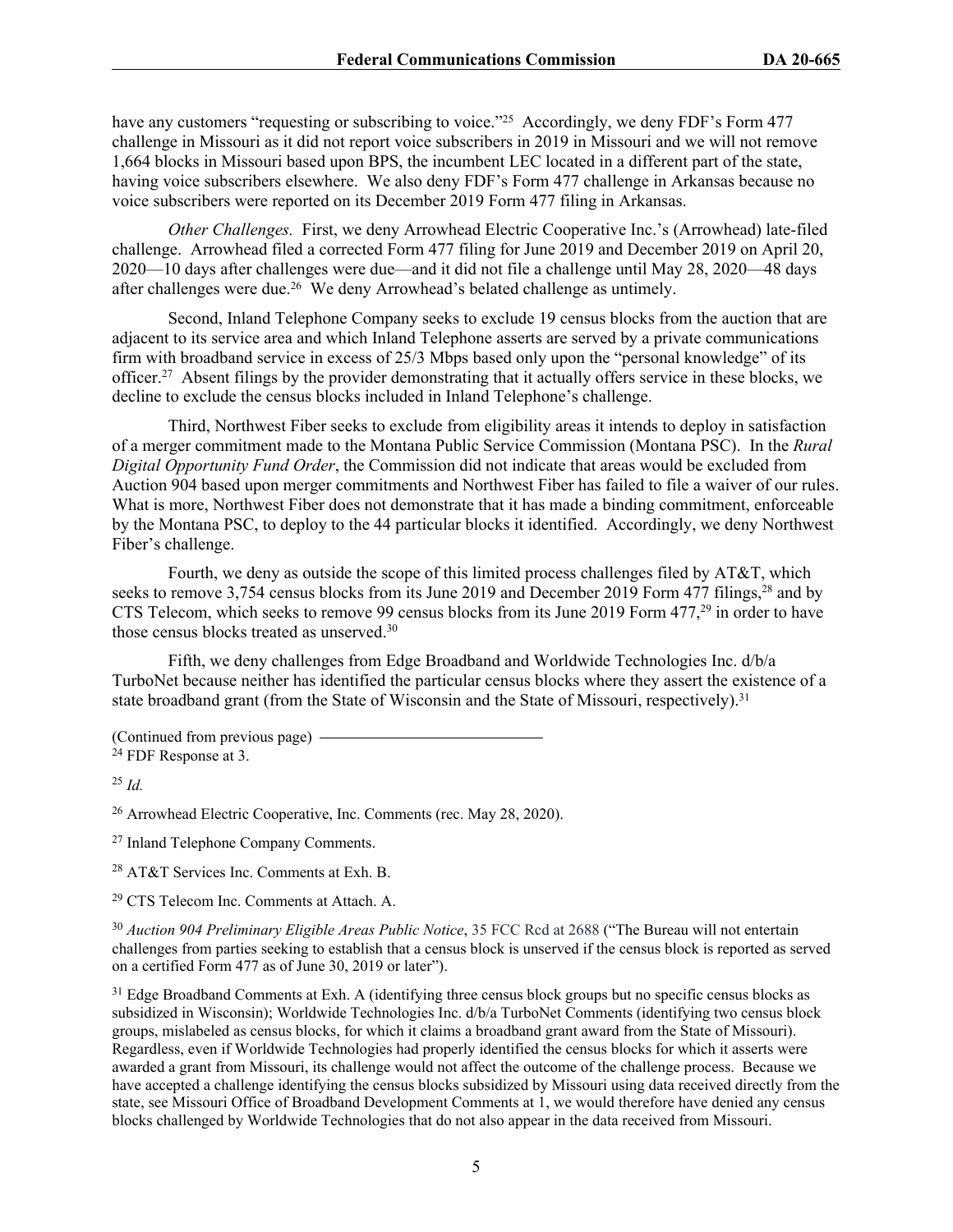Sixth, we deny Mobius Communications Company's state subsidy challenge since the census blocks it identified as the subject of a grant award from Nebraska do not appear in the data received directly from the Nebraska Public Service Commission.<sup>32</sup>

Seventh, we deny LakeNet LLC's state subsidy challenge for census blocks where it has not yet been awarded a final state grant.<sup>33</sup>

Eighth, we grant Charter's challenge to certain census blocks in New York in accordance with the waiver order we issue today.<sup>34</sup>

*Rate-of-Return Carriers*. No rate-of-return carrier identified blocks in its service areas where it does not expect to extend broadband in satisfaction of its USF deployment obligations. Some rate-ofreturn carriers filed challenges for census blocks they argued were in their service territories, usually near their study area boundaries, and thus should be removed from the eligible areas list. In virtually all instances, these blocks were split between the rate-of-return carrier and a price cap carrier.<sup>35</sup> As the Commission made clear in the *Rural Digital Opportunity Fund Order*, eligible areas would include census blocks served by both price cap carriers and rate-of-return carriers to the extent that the census block is in the price cap carrier's territory.<sup>36</sup> That is, only the price cap portion of the census block is eligible. Accordingly, the challenge filings by rate-of-return carriers did not affect the eligible areas.

*Final Eligible Areas.* The updated list of eligible areas that we release today is not the final list of eligible areas. The final list of eligible areas will be released no later than three weeks prior to the start of bidding in Auction 904. Further changes to this list will remove areas that are within Reconnect Round 2 grants or loan/grant combinations as announced by RUS and make corrections, as needed.

For further information, please contact Katie King, Telecommunications Access Policy Division, Wireline Competition Bureau, at (202) 418-7400 or TTY (202) 418-0484.

**– FCC –**

<sup>32</sup> Mobius Communications Company Comments at 1; *but see* Nebraska Public Service Commission Comments at Attach.

<sup>&</sup>lt;sup>33</sup> LakeNet LLC Comments at 1 (challenging census blocks based upon award of a provisional grant from the State of Michigan).

<sup>34</sup> *See Rural Digital Opportunity Fund, Connect America Fund*, WC Docket Nos. 19-126, 10-90, Order, DA 20-664 (WCB June 25, 2020) (removing census blocks in which Charter will deploy broadband subject to its settlement agreement with the State of New York).

<sup>&</sup>lt;sup>35</sup> The Commission used the study area boundaries filed and certified by the carriers in determining eligible areas. To the extent a rate-of-return carrier claims its boundary is incorrect, such disputes should be resolved through updates to its study area boundary data.

<sup>36</sup> *Rural Digital Opportunity Fund Order*, 35 FCC Rcd at 691, at para. 12.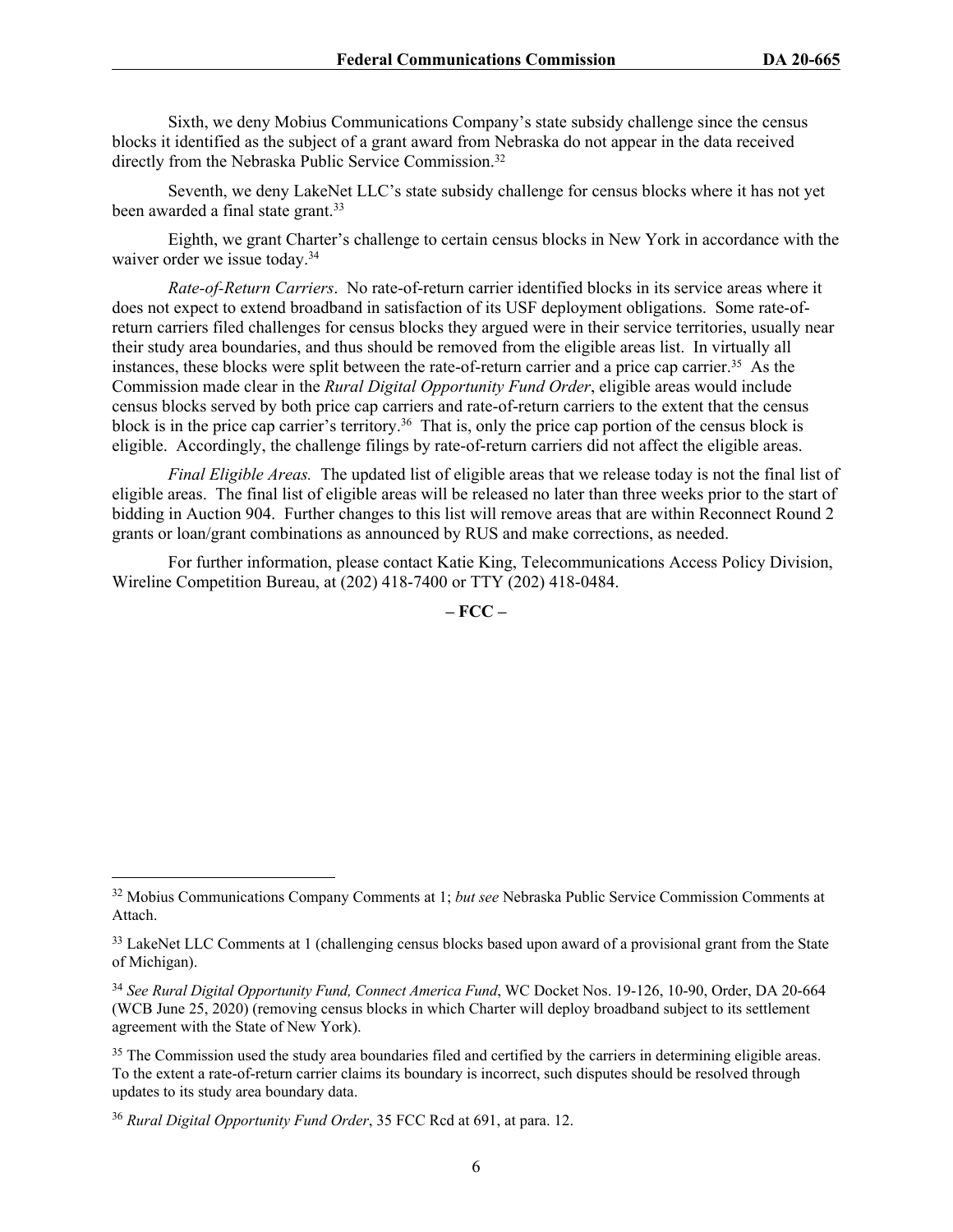## **Challenger Name Challenge Type Blocks (Successful) Blocks (Rejected) Blocks (Total)<sup>1</sup>** 24-7 Telcom Inc. Subsidy Program 28 0 28 A&A Communications LLC Form 477 0 20 20 A&A Communications LLC Subsidy Program 38 0 38 AT&T **Form 477** 1490 0 1490 AT&T **Other 0 3579 3579** 3579 Adams Telephone Co-Operative Form 477 13 0 13 Adams Telesystems Inc Form 477 11 0 11 Advantage Cellular Systems d/b/a DTC Advantage Central Systems d'*ora* DTC Subsidy Program 52 0 52 All West Communications Form 477 0 1 Allen's TV Cable Service Inc. Form 477 29 10 39 Alliance Communications Subsidy Program 12 0 12 Altice USA Inc. 6. **EXAMPLE 19 Inc.** Form 477 333 336 336 336 Amherst Telephone **Form 477** 24 0 24 Amherst Telephone **Subsidy Program** 82 0 82 Amplex Electric, Inc. **Form 477** 15 0 15 Aristotle Unified Communications Form 477 114 397 511 Armstrong Utilities Inc **Form 477** 46 0 46 Arrowhead Electric Cooperative Inc. Form 477 0 417 417 Atlantic Broadband Finance, LLC Form 477 183 150 333 Atlantic Telecom Multimedia Atlantic Ferction Mutumcula **Form 477** 28 0 28 BEVCOMM (Eckles Telephone) Subsidy Program 46 0 46 Barry County Telephone Company **Other 0** 24 24 24 Bee Creek Communications, Inc. Form 477 0 321 321 321 Ben Lomand Connect Subsidy Program 143 22 **165** Bits of Technology Wireless Internet Extra 1149 Torm 477 **1146** 3 **1149**<br>(BTWI) Blackfoot Telephone Cooperative Inc Form 477 5 53 58 Blackfoot Telephone Cooperative Inc Other 0 2 **2** Bloomer Telephone Company Form 477 44 1 1 45 Boycom Cablevision Inc. Form 477 78 0 78 Brady Communications, LLC Form 477 0 488 488 Butler Rural Electric Cooperative Association, Inc. **Association** Inc. **and Association** Inc. **450 6 450 6 450** Byhalia.net, LLC **Form 477** 0 1573 1573 CTS Telecom Inc. Other 0 99 **99**

## **APPENDIX**

<sup>&</sup>lt;sup>1</sup> For the count of challenged block in this table, we have excluded blocks identified in Form 477 or Subsidy Program challenges that were not eligible in the preliminary eligible areas list.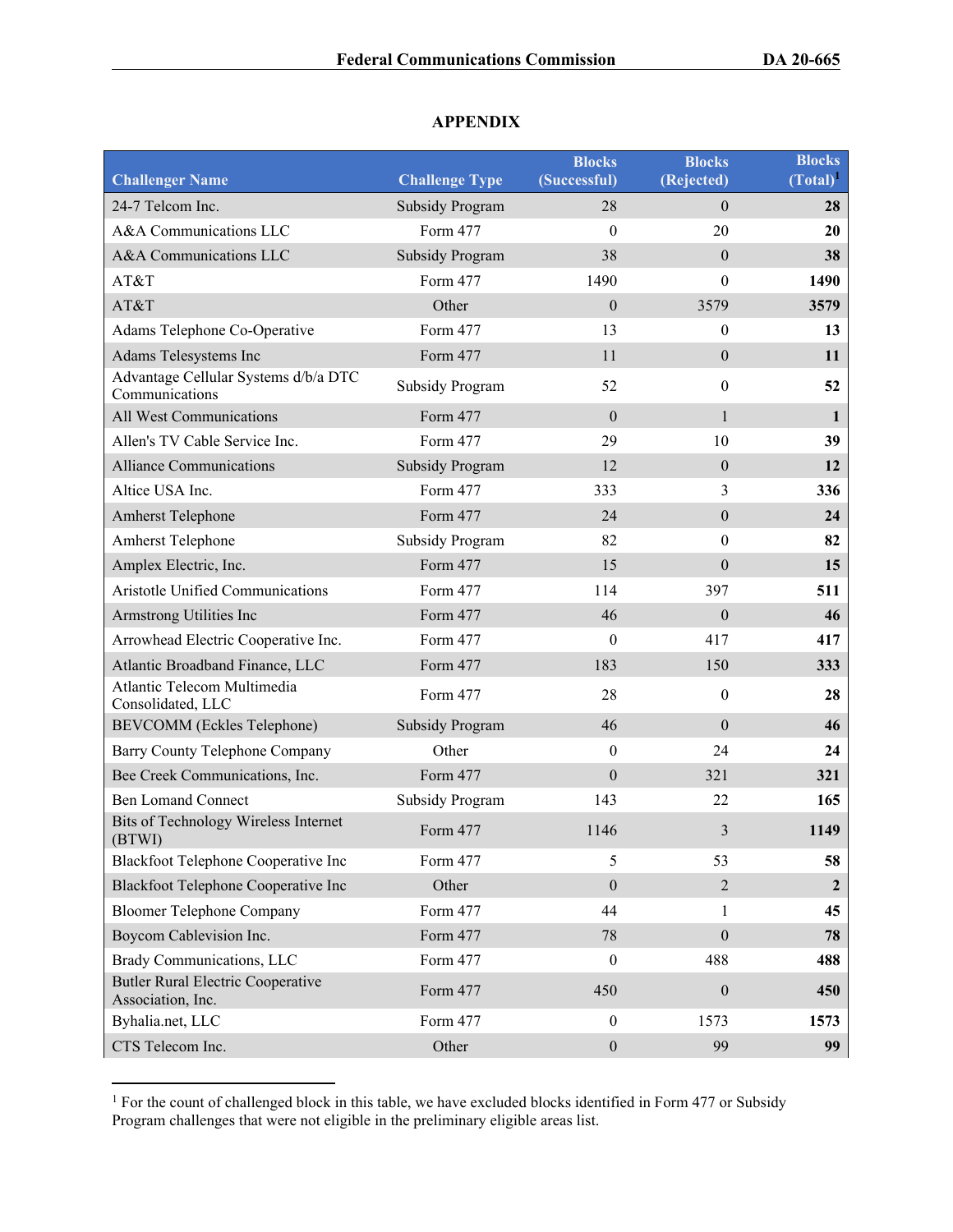| <b>Challenger Name</b>                               | <b>Challenge Type</b>  | <b>Blocks</b><br>(Successful) | <b>Blocks</b><br>(Rejected) | <b>Blocks</b><br>$(Total)^1$ |
|------------------------------------------------------|------------------------|-------------------------------|-----------------------------|------------------------------|
| Cable One, Inc.                                      | Form 477               | 107                           | 3172                        | 3279                         |
| Cable South Media III, LLC                           | Form 477               | 290                           | $\overline{0}$              | 290                          |
| Cal.net, Inc.                                        | <b>Subsidy Program</b> | 155                           | $\boldsymbol{0}$            | 155                          |
| Cass Cable TV                                        | Form 477               | 212                           | $\mathbf{1}$                | 213                          |
| Central Texas Telephone Cooperative,<br>Inc.         | Form 477               | 3                             | 51                          | 54                           |
| CenturyLink                                          | Form 477               | 4270                          | 1267                        | 5537                         |
| <b>Chariton Valley Communications</b><br>Corporation | <b>Subsidy Program</b> | 28                            | $\boldsymbol{0}$            | 28                           |
| Charter Communications, Inc.                         | Form 477               | 3030                          | $\mathbf{1}$                | 3031                         |
| Charter Communications, Inc.                         | <b>Subsidy Program</b> | 166                           | $\boldsymbol{0}$            | 166                          |
| Cheyenne River Sioux Tribe Telephone<br>Authority    | <b>Subsidy Program</b> | 55                            | $\boldsymbol{0}$            | 55                           |
| Cincinnati Bell Inc.                                 | Form 477               | 37                            | $\boldsymbol{0}$            | 37                           |
| Citizens Telephone Cooperative Inc.                  | Form 477               | 6                             | $\overline{2}$              | 8                            |
| Citizens Telephone Cooperative Inc.                  | <b>Subsidy Program</b> | 6                             | $\boldsymbol{0}$            | 6                            |
| Cobalt Ridge LLC                                     | Form 477               | $\boldsymbol{0}$              | 16                          | 16                           |
| Comcast Cable Communications, LLC                    | <b>Subsidy Program</b> | 424                           | $\boldsymbol{0}$            | 424                          |
| <b>Comcast Corporation</b>                           | Form 477               | 2913                          | 31                          | 2944                         |
| <b>Consolidated Communications</b>                   | Form 477               | 729                           | 2949                        | 3678                         |
| Consolidated Telephone Co.                           | Form 477               | $\overline{2}$                | $\boldsymbol{0}$            | 2                            |
| Consolidated Telephone Co.                           | <b>Subsidy Program</b> | 3                             | $\boldsymbol{0}$            | $\overline{\mathbf{3}}$      |
| Coon Valley Farmers Telephone Co., Inc.<br>(CVFT)    | Form 477               | 11                            | $\boldsymbol{0}$            | 11                           |
| Cox Communications, Inc.                             | Form 477               | 4296                          | $\boldsymbol{0}$            | 4296                         |
| Cross Cable Television, L.L.C.                       | <b>Subsidy Program</b> | $\mathbf{0}$                  | 6                           | 6                            |
| <b>DFT</b> Communications                            | <b>Subsidy Program</b> | $\overline{4}$                | $\boldsymbol{0}$            | $\overline{\mathbf{4}}$      |
| <b>DMCI</b> Broadband                                | Form 477               | 2072                          | 316                         | 2388                         |
| Daystarr                                             | Form 477               | 25                            | 0                           | 25                           |
| Declaration Networks Group, Inc. dba<br>Neubeam      | Form 477               | 681                           | $\boldsymbol{0}$            | 681                          |
| DigitalPath, Inc.                                    | Form 477               | 1261                          | 68                          | 1329                         |
| Door County Broadband                                | Form 477               | 516                           | 3                           | 519                          |
| Dubois Telephone Exchange Inc.                       | Other                  | $\boldsymbol{0}$              | $\mathbf{1}$                | 1                            |
| Eastern Colorado Independent Network                 | Form 477               | 109                           | $\boldsymbol{0}$            | 109                          |
| Edge Broadband                                       | Form 477               | 15                            | $\boldsymbol{0}$            | 15                           |
| Edge Broadband                                       | <b>Subsidy Program</b> | $\mathbf{0}$                  | $\overline{0}$              | $\bf{0}$                     |
| Emily Cooperative Telephone Co.                      | Form 477               | $\mathbf{0}$                  | 11                          | 11                           |
| <b>Enhanced Telecommunications Corp</b>              | Form 477               | 7                             | $\boldsymbol{0}$            | 7                            |
| <b>Enhanced Telecommunications Corp</b>              | <b>Subsidy Program</b> | 49                            | $\boldsymbol{0}$            | 49                           |
| FDF Communications Co., dba BPS<br>Networks          | Form 477               | $\boldsymbol{0}$              | 2227                        | 2227                         |
| FMTC-13, Inc. dba Omnitel<br>Communications          | <b>Subsidy Program</b> | $8\,$                         | $\boldsymbol{0}$            | 8                            |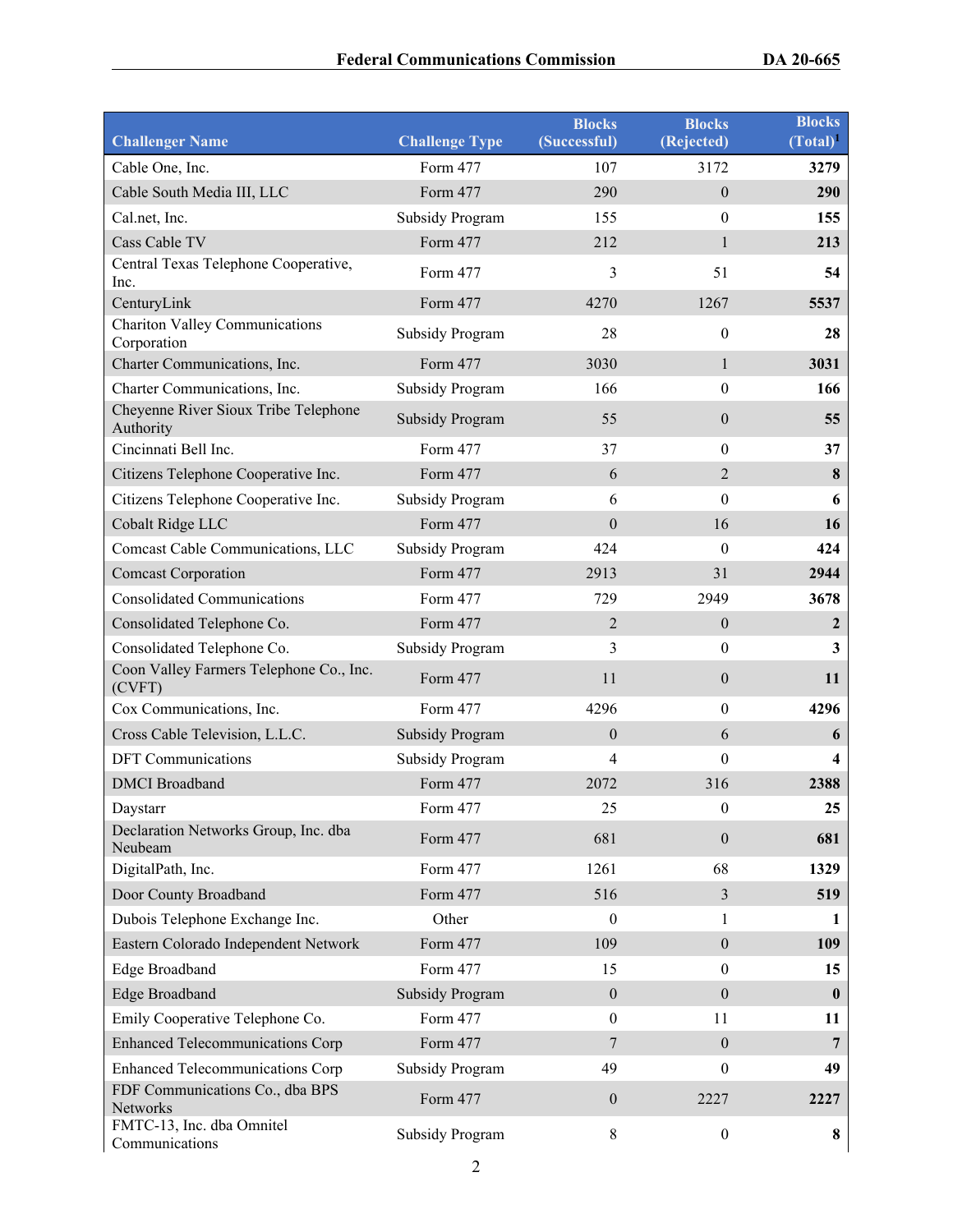| <b>Challenger Name</b>                               | <b>Challenge Type</b>  | <b>Blocks</b><br>(Successful) | <b>Blocks</b><br>(Rejected) | <b>Blocks</b><br>$(Total)^1$ |
|------------------------------------------------------|------------------------|-------------------------------|-----------------------------|------------------------------|
| Farmers Independent Telephone Company<br>(FITC)      | Form 477               | 3                             | 3                           | 6                            |
| Fourway.net                                          | Form 477               | $\theta$                      | 1415                        | 1415                         |
| <b>Frontier Communications</b>                       | Form 477               | $\boldsymbol{0}$              | 16987                       | 16987                        |
| <b>Frontier Communications</b>                       | Subsidy Program        | 778                           | 5452                        | 6230                         |
| GBT Communications, Inc.                             | Form 477               | 79                            | 20                          | 99                           |
| Gila River Telecommunications Inc.                   | Other                  | $\boldsymbol{0}$              | 5                           | 5                            |
| Grand River Mutual (GRM) Telephone<br>Corporation    | Form 477               | $\mathbf{0}$                  | 10                          | 10                           |
| Grande Communications Networks, LLC                  | Form 477               | 7                             | $\boldsymbol{0}$            | 7                            |
| Grizzly Broadband, LLC                               | Form 477               | 192                           | $\boldsymbol{0}$            | 192                          |
| Hamilton Telephone Company                           | Other                  | $\boldsymbol{0}$              | 6                           | 6                            |
| Hawaiian Telcom Inc.                                 | Form 477               | 147                           | $\mathbf{0}$                | 147                          |
| Heart of Iowa Communications<br>Cooperative, Inc.    | Form 477               | 6                             | $\mathbf{1}$                | 7                            |
| Hillsboro Telephone Company, Inc.                    | Form 477               | 30                            | $\mathbf{0}$                | 30                           |
| Home Communications, Inc.                            | Form 477               | 96                            | $\theta$                    | 96                           |
| Horizon Cable, Inc.                                  | Form 477               | 96                            | $\theta$                    | 96                           |
| ImOn Communications                                  | Form 477               | 37                            | $\boldsymbol{0}$            | 37                           |
| Imagine Networks, LLC                                | Form 477               | $\mathbf{0}$                  | 377                         | 377                          |
| Indiana - Office of Community and Rural<br>Affairs   | <b>Subsidy Program</b> | 741                           | $\mathbf{0}$                | 741                          |
| <b>Inland Telephone Company</b>                      | Other                  | $\mathbf{0}$                  | 19                          | 19                           |
| Intelliwave, LLC                                     | Form 477               | 273                           | $\mathbf{0}$                | 273                          |
| Joink LLC                                            | Form 477               | 674                           | 365                         | 1039                         |
| Kraus Electronic Systems Inc                         | Form 477               | 58                            | $\mathbf{0}$                | 58                           |
| L R Communications, Inc.                             | Form 477               | 603                           | $\mathbf{0}$                | 603                          |
| Laffoon Corporation dba Vertical Horizon<br>Networks | Form 477               | 296                           | $\boldsymbol{0}$            | 296                          |
| LakeNet LLC                                          | <b>Subsidy Program</b> | $\theta$                      | 35                          | 35                           |
| Leaco Rural Telephone Cooperative Inc.               | Form 477               | 5                             | $\boldsymbol{0}$            | 5                            |
| Lingo Networks LLC                                   | Form 477               | 37                            | $\boldsymbol{0}$            | 37                           |
| Lingo Networks LLC                                   | <b>Subsidy Program</b> | $\theta$                      | 10                          | 10                           |
| Lismore Cooperative Telephone Co.                    | Form 477               | 512                           | $\mathbf{1}$                | 513                          |
| MGW Telephone                                        | Form 477               | $\overline{2}$                | $\boldsymbol{0}$            | 2                            |
| MGW Telephone                                        | Other                  | $\theta$                      | 3                           | $\mathbf{3}$                 |
| MTC Communications Inc.                              | Form 477               | 61                            | $\boldsymbol{0}$            | 61                           |
| Mahaska Communication Group                          | Form 477               | 16                            | $\boldsymbol{0}$            | 16                           |
| Mark Twain Communications Company                    | Form 477               | 512                           | 1                           | 513                          |
| Massillon Cable TV, Inc.                             | Form 477               | 358                           | 84                          | 442                          |
| Meeker Cooperative Light and Power<br>Association    | Form 477               | $\boldsymbol{0}$              | 518                         | 518                          |
| Mei Telecom, Inc.                                    | Form 477               | $10\,$                        | $\boldsymbol{0}$            | 10                           |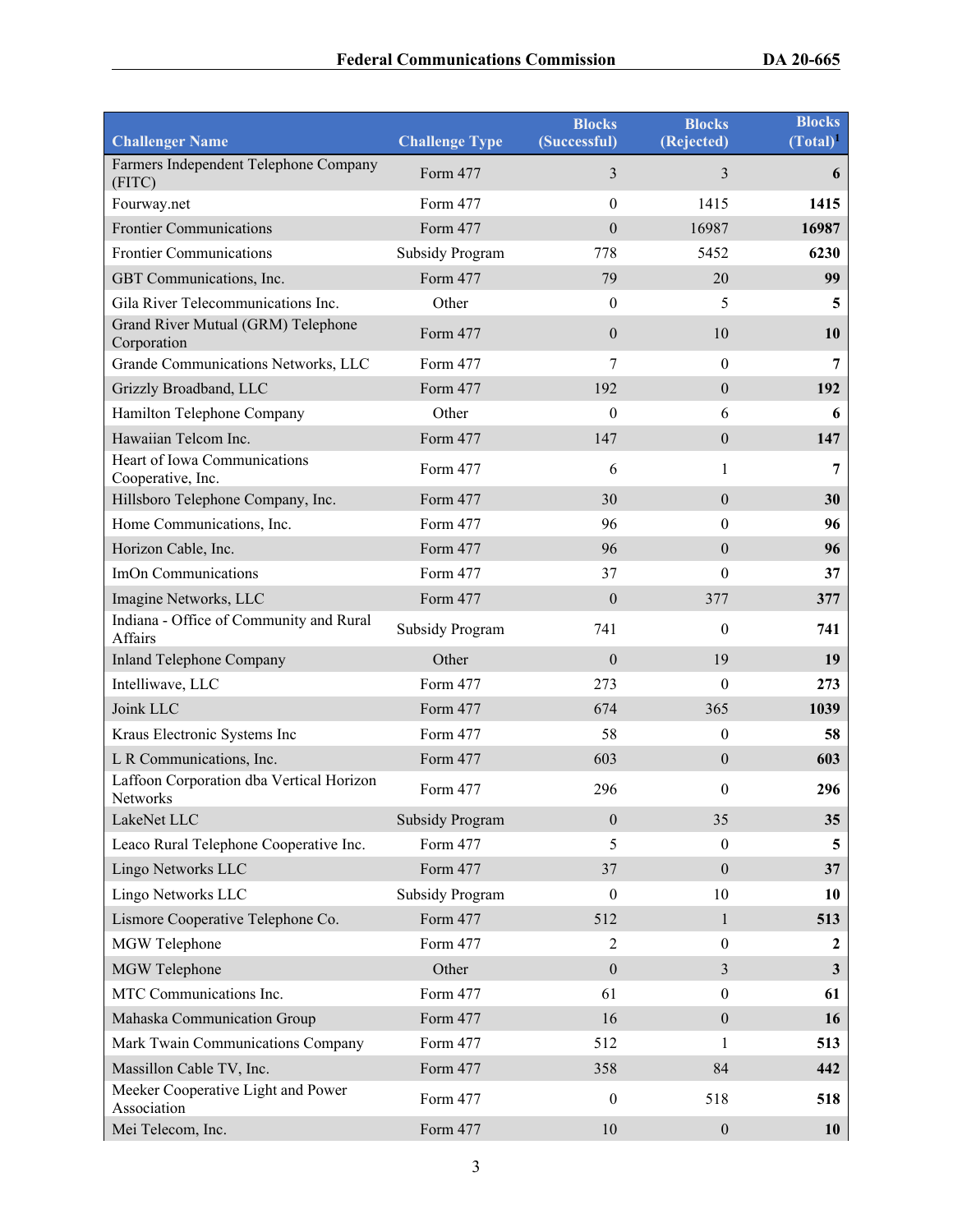| <b>Challenger Name</b>                                                | <b>Challenge Type</b>  | <b>Blocks</b><br>(Successful) | <b>Blocks</b><br>(Rejected) | <b>Blocks</b><br>$(Total)^1$ |
|-----------------------------------------------------------------------|------------------------|-------------------------------|-----------------------------|------------------------------|
| Mescalero Apache Telecom Inc.                                         | Other                  | $\boldsymbol{0}$              | 1                           | 1                            |
| Michigan Central Broadband Company                                    | Other                  | $\mathbf{0}$                  | 12                          | 12                           |
| Mid Century Telephone Cooperative, Inc.<br>& Century Enterprises Inc. | Form 477               | 97                            | $\boldsymbol{0}$            | 97                           |
| Mid-Hudson Cablevision and Mid-<br>Hudson Data Corp.                  | Form 477               | 39                            | 5                           | 44                           |
| Midcontinent Communications                                           | Form 477               | 467                           | 10                          | 477                          |
| <b>Midcontinent Communications</b>                                    | <b>Subsidy Program</b> | 95                            | $\mathbf{0}$                | 95                           |
| Middleburgh Telephone Company                                         | <b>Subsidy Program</b> | 33                            | $\boldsymbol{0}$            | 33                           |
| <b>Mimbres Communications</b>                                         | Form 477               | $\boldsymbol{0}$              | 28                          | 28                           |
| Minnesota WiFi                                                        | Form 477               | $\boldsymbol{0}$              | 1112                        | 1112                         |
| Missouri Office of Broadband<br>Development                           | <b>Subsidy Program</b> | 493                           | $\boldsymbol{0}$            | 493                          |
| Mobius Communications Company                                         | Form 477               | $\overline{4}$                | $\boldsymbol{0}$            | 4                            |
| Mobius Communications Company                                         | <b>Subsidy Program</b> | $\mathbf{0}$                  | 13                          | 13                           |
| Monster Broadband                                                     | Form 477               | $\mathbf{0}$                  | 281                         | 281                          |
| Mosaic Telecom                                                        | <b>Subsidy Program</b> | 12                            | $\boldsymbol{0}$            | 12                           |
| Myakka Communications                                                 | Form 477               | $\overline{2}$                | $\boldsymbol{0}$            | $\mathbf{2}$                 |
| Nebraska Public Service Commission                                    | <b>Subsidy Program</b> | 1325                          | $\mathbf{0}$                | 1325                         |
| New Knoxville Telephone Company                                       | Form 477               | 146                           | $\boldsymbol{0}$            | 146                          |
| New Lisbon Broadband and<br>Communications, LLC                       | Subsidy Program        | 5                             | $\boldsymbol{0}$            | 5                            |
| Nextwave Wireless LLC                                                 | Form 477               | $\mathbf{0}$                  | 1477                        | 1477                         |
| Night Owl Wireless LLC                                                | Form 477               | 146                           | $\overline{4}$              | 150                          |
| Nittany Media, Inc.                                                   | Form 477               | $\boldsymbol{0}$              | 1183                        | 1183                         |
| North Central Kansas Community<br>Network                             | Form 477               | $\boldsymbol{0}$              | 634                         | 634                          |
| North Coast Wireless Communications,<br><b>LLC</b>                    | Form 477               | 2088                          | $\boldsymbol{0}$            | 2088                         |
| Northwest Community Communications<br>(NCC)                           | Form 477               | 90                            | $\mathbf{1}$                | 91                           |
| Northwest Fiber LLC                                                   | Other                  | $\theta$                      | 44                          | 44                           |
| Ntera LLC                                                             | Form 477               | 23                            | $\mathbf{1}$                | 24                           |
| Ntera LLC                                                             | <b>Subsidy Program</b> | $\tau$                        | $\boldsymbol{0}$            | $\overline{7}$               |
| <b>OACYS</b> Technology                                               | Form 477               | 232                           | $\boldsymbol{0}$            | 232                          |
| OmniTel Communications, Inc                                           | <b>Subsidy Program</b> | 31                            | $\boldsymbol{0}$            | 31                           |
| One Point Technologies Inc.                                           | Form 477               | 6                             | $\boldsymbol{0}$            | 6                            |
| Pembroke Telephone Cooperative                                        | <b>Subsidy Program</b> | 15                            | $\mathbf{0}$                | 15                           |
| Peoples Communication LLC                                             | Form 477               | 5                             | $\boldsymbol{0}$            | $\overline{\mathbf{5}}$      |
| PocketiNet Communications, Inc.                                       | Form 477               | 112                           | $\boldsymbol{0}$            | 112                          |
| Polar Communications Mutual Aid<br>Corporation                        | <b>Subsidy Program</b> | $\boldsymbol{0}$              | 10                          | <b>10</b>                    |
| Prairie Hills Wireless, LLC                                           | Form 477               | 126                           | $\boldsymbol{0}$            | 126                          |
| ProValue.Net                                                          | Form 477               | $\boldsymbol{0}$              | 1670                        | 1670                         |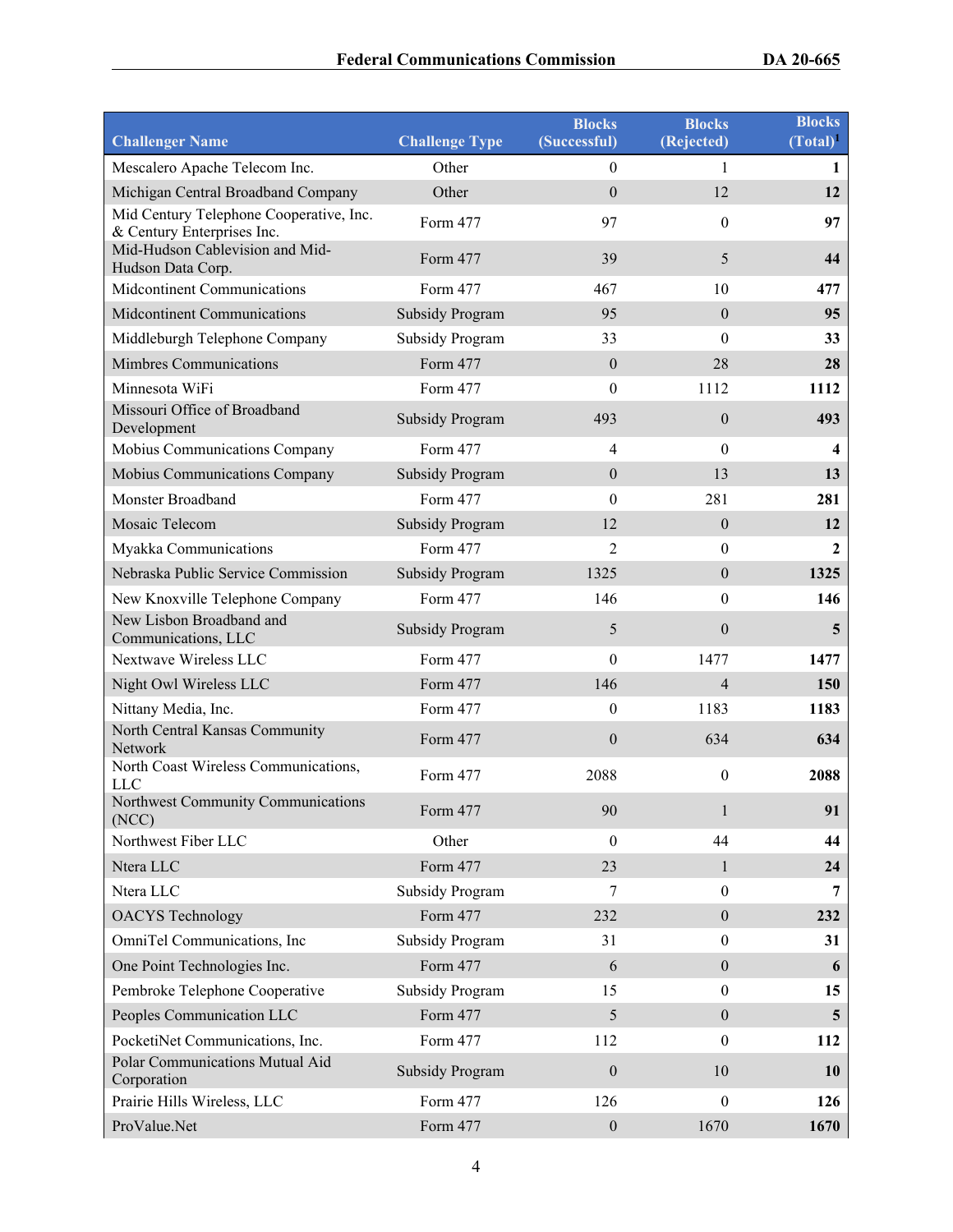| <b>Challenger Name</b>                       | <b>Challenge Type</b>  | <b>Blocks</b><br>(Successful) | <b>Blocks</b><br>(Rejected) | <b>Blocks</b><br>$(Total)^1$ |
|----------------------------------------------|------------------------|-------------------------------|-----------------------------|------------------------------|
| Quantum Internet & Telephone                 | Form 477               | $\overline{0}$                | 13                          | 13                           |
| RB3, LLC                                     | Form 477               | $\overline{0}$                | 199                         | 199                          |
| RC Technologies                              | Form 477               | 22                            | $\boldsymbol{0}$            | 22                           |
| RT21.net                                     | Form 477               | $\boldsymbol{0}$              | 391                         | 391                          |
| RT21.net                                     | <b>Subsidy Program</b> | 28                            | 0                           | 28                           |
| <b>Randolph Communications</b>               | Form 477               | 12                            | $\boldsymbol{0}$            | 12                           |
| Range Telephone Cooperative Inc.             | Other                  | $\mathbf{0}$                  | 13                          | 13                           |
| Rapid Systems                                | Form 477               | $\overline{0}$                | 146                         | 146                          |
| Reedsburg Utility Commission                 | Form 477               | 35                            | $\boldsymbol{0}$            | 35                           |
| Regional Media Corporation d/b/a<br>Velocity | Form 477               | 338                           | $\boldsymbol{0}$            | 338                          |
| <b>Resound Networks LLC</b>                  | Form 477               | 2146                          | $\boldsymbol{0}$            | 2146                         |
| Rock Solid Internet and Telephone            | Form 477               | 828                           | $\boldsymbol{0}$            | 828                          |
| Sandhill Connextions LLC                     | Form 477               | 55                            | 1                           | 56                           |
| Schurz Communications Inc                    | Form 477               | 8                             | 286                         | 294                          |
| Shenandoah Cable Television LLC              | Form 477               | 12                            | 0                           | 12                           |
| Silica Broadband                             | Form 477               | $\mathbf{1}$                  | $\boldsymbol{0}$            | 1                            |
| Sjoberg's Inc                                | Form 477               | 568                           | $\boldsymbol{0}$            | 568                          |
| SkyBest Communications, Inc.                 | Form 477               | 8                             | 6                           | 14                           |
| Skybeam LLC                                  | Form 477               | 13239                         | 2477                        | 15716                        |
| Socket Telecom LLC                           | Form 477               | $\boldsymbol{0}$              | 5                           | 5                            |
| Softcom Internet Communications              | Form 477               | $\theta$                      | 579                         | 579                          |
| South Central Wireless Inc                   | Form 477               | 18                            | $\boldsymbol{0}$            | <b>18</b>                    |
| Spring City Cable                            | Form 477               | 0                             | 169                         | 169                          |
| Spruce Knob Seneca Rocks Telephone           | Form 477               | 364                           | $\overline{2}$              | 366                          |
| Stanton Telecom Inc.                         | Form 477               | 11                            | $\boldsymbol{0}$            | 11                           |
| StarVision, Inc.                             | Form 477               | 29                            | $\boldsymbol{0}$            | 29                           |
| Stowe Communications LLC                     | Form 477               | 33                            | $\boldsymbol{0}$            | 33                           |
| Surf Broadband LLC                           | Form 477               | $\boldsymbol{0}$              | 4                           | $\overline{\mathbf{4}}$      |
| TISD Inc.                                    | Form 477               | 1                             | 105                         | 106                          |
| Telegia Communications Inc.                  | Form 477               | 1199                          | $\overline{0}$              | 1199                         |
| Thacker-Grigsby Telephone Company<br>Inc.    | Form 477               | 110                           | 0                           | 110                          |
| Thacker-Grigsby Telephone Company<br>Inc.    | <b>Subsidy Program</b> | $\boldsymbol{0}$              | 4                           | 4                            |
| The Junction Internet LLC                    | Form 477               | $\mathbf{0}$                  | 1676                        | 1676                         |
| <b>Totelcom Networks LLC</b>                 | Form 477               | 44                            | $\boldsymbol{0}$            | 44                           |
| TruVista Communications Inc.                 | <b>Subsidy Program</b> | $\mathbf{0}$                  | 25                          | 25                           |
| <b>Tuttle Development Authority</b>          | Form 477               | $\boldsymbol{0}$              | 45                          | 45                           |
| United Telephone Company                     | <b>Subsidy Program</b> | 23                            | $\boldsymbol{0}$            | 23                           |
| Upper Peninsula Telephone Company            | Other                  | $\boldsymbol{0}$              | 100                         | 100                          |